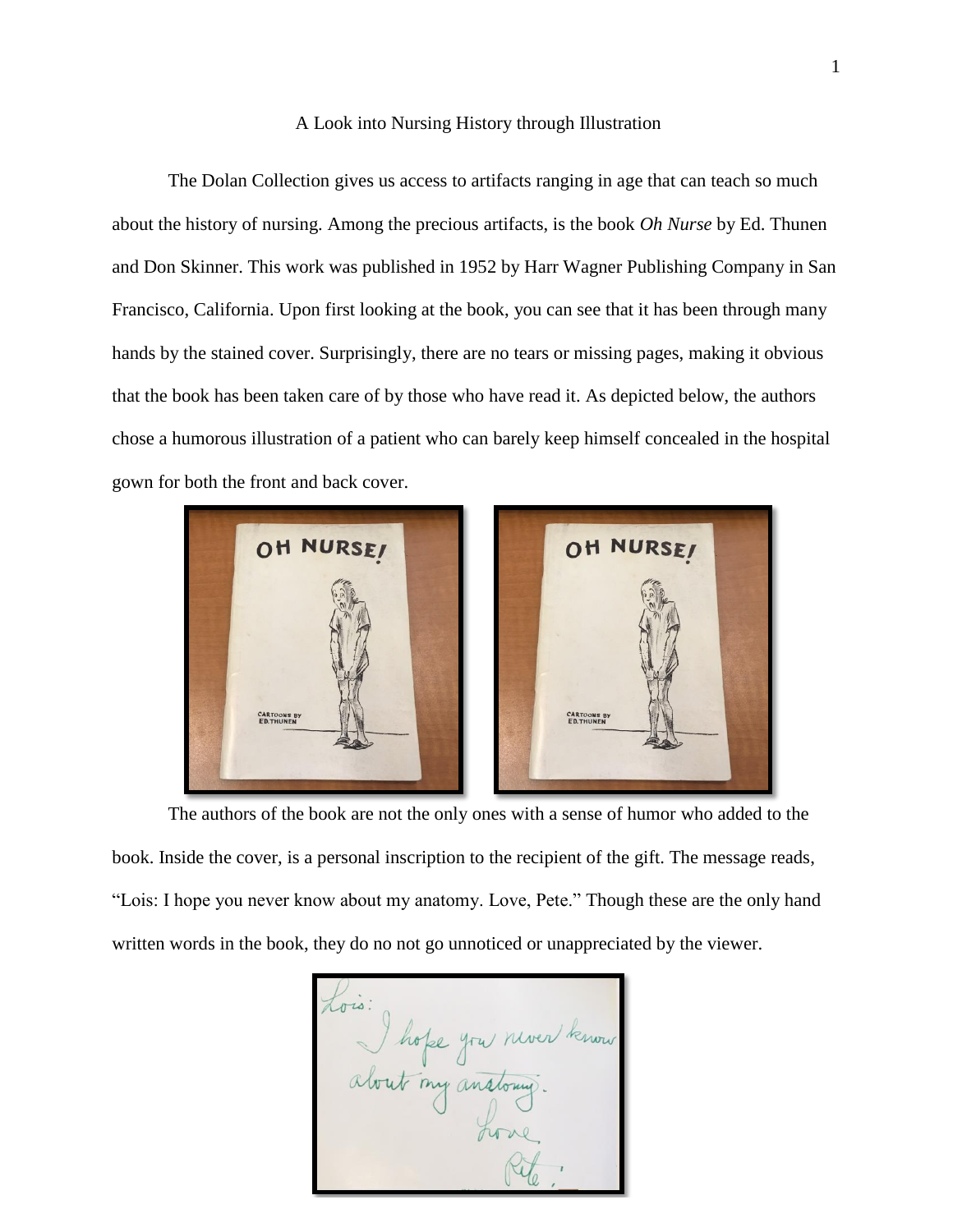The book itself consists of a series of cartoons depicting scenes of what it was like in American hospitals during this time period. Some images have texts that accompany them, while others do not. The cartoons are not sequential and telling one single story but, rather capture different patients and different scenarios. The glimpses into diverse scenes in the hospital offered by the authors give the reader the opportunity to experience a piece of history in American nursing.

Over the eras, inconsistent images of nurses have affected public opinion of American nursing as a profession. In turn, how nurses were treated by patients, doctors, other healthcare professionals and the public was influenced. How nurses viewed their own career, as well as their colleagues, has also been affected by the ever-changing perception of nursing. A quote from Victor Robinson in 1946 summarizes what nursing looked like in America, from the 1940s to the 1950s, during the early years of women's social emancipation.

Woman is an instinctive nurse, taught by Mother Nature. The nurse has always been a necessity, thus lacked social status. In primitive times she was a slave, and in civilized era a domestic. Overlooked in the plans of legislators, and forgotten in the curricula of pedagogues, she was left without protection and remained without education. She was not an artisan who could obtain the help of a hereditary guild; there was no Hanseatic League for nurses. Drawn from the nameless and numberless army of poverty, the nurse worked as a menial and obeyed as a servant. Denied the dignity of a trade, a devoid of professional ethics, she could not rise above the degradation of her environment. It never occurred to the Aristotles of the past that it would be safer for the public welfare if nurses were educated instead of lawyers. The untrained nurse is as old as the human race; the trained nurse is a recent discovery (Judd & Sitzman, 2014).

Ed. Thunen and Don Skinner did a phenomenal job of portraying the public image of nursing during this time. Though the authors included other themes sprinkled throughout the book, such as alternative medicine beliefs of immigrants and advances in technology and medicine, an overwhelming amount of cartoons portray nurses. As stated in the quotation above, nurses went from being slaves to domestic figures. It was a very trying time for nurses both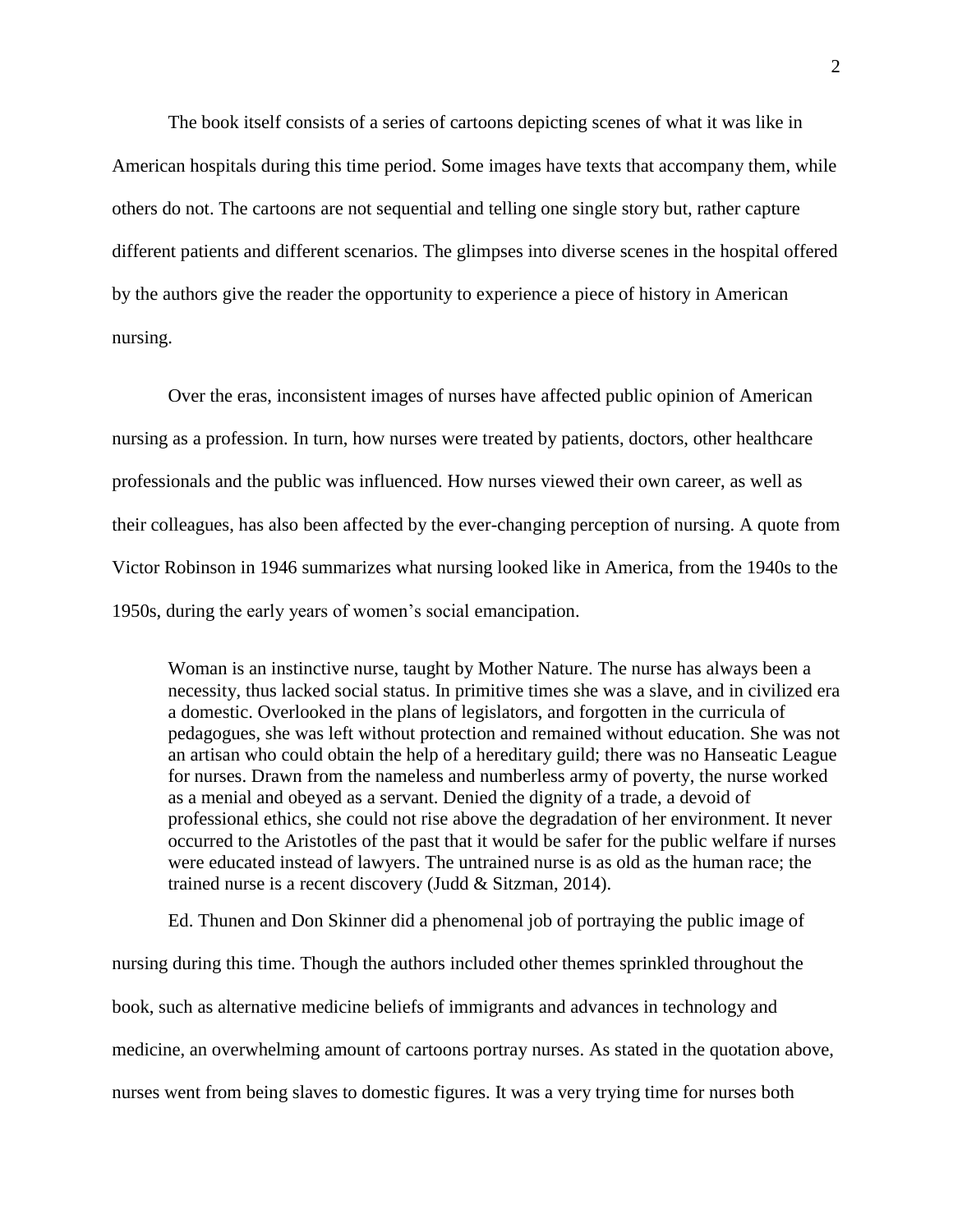physically and mentally. Nurses in the book can be seen helping with toileting, feeding and caring for the environment. Nurses can also be seen giving medication and attending to patients recovering from injury, surgery, illness and caring for newborns. The authors portrayed the overcrowding of hospitals in two images side by side. One image is of a hospital room with multiple beds and the other of a nursery with many babies. The images both contain text saying, "In the full of the moon, it's always like this!"



Another image humorously features a very petite nurse applying to the hospital saying, "I hear you're short of nurses." On top of overcrowding, lack of staffing and tiring work, nurses had other issues to deal with. A lack of respect is portrayed very clearly by cartoons of a nurse having food spat on her, having patients scold nurses, having a patient hide on a nurse and a nurse being chased down the hall by a patient. The cartoons in the book mirror what can be described as an ignorant public stereotype that exists even today; "the nurse as valuable and heroic, put-upon, underpaid, overworked, passive and down-trodden, doing a menial and largely unpleasant job and who requires empathy but not expertise or education" (Morris-Thompson, Shepherd, Plata & Marks-Maran, 2011).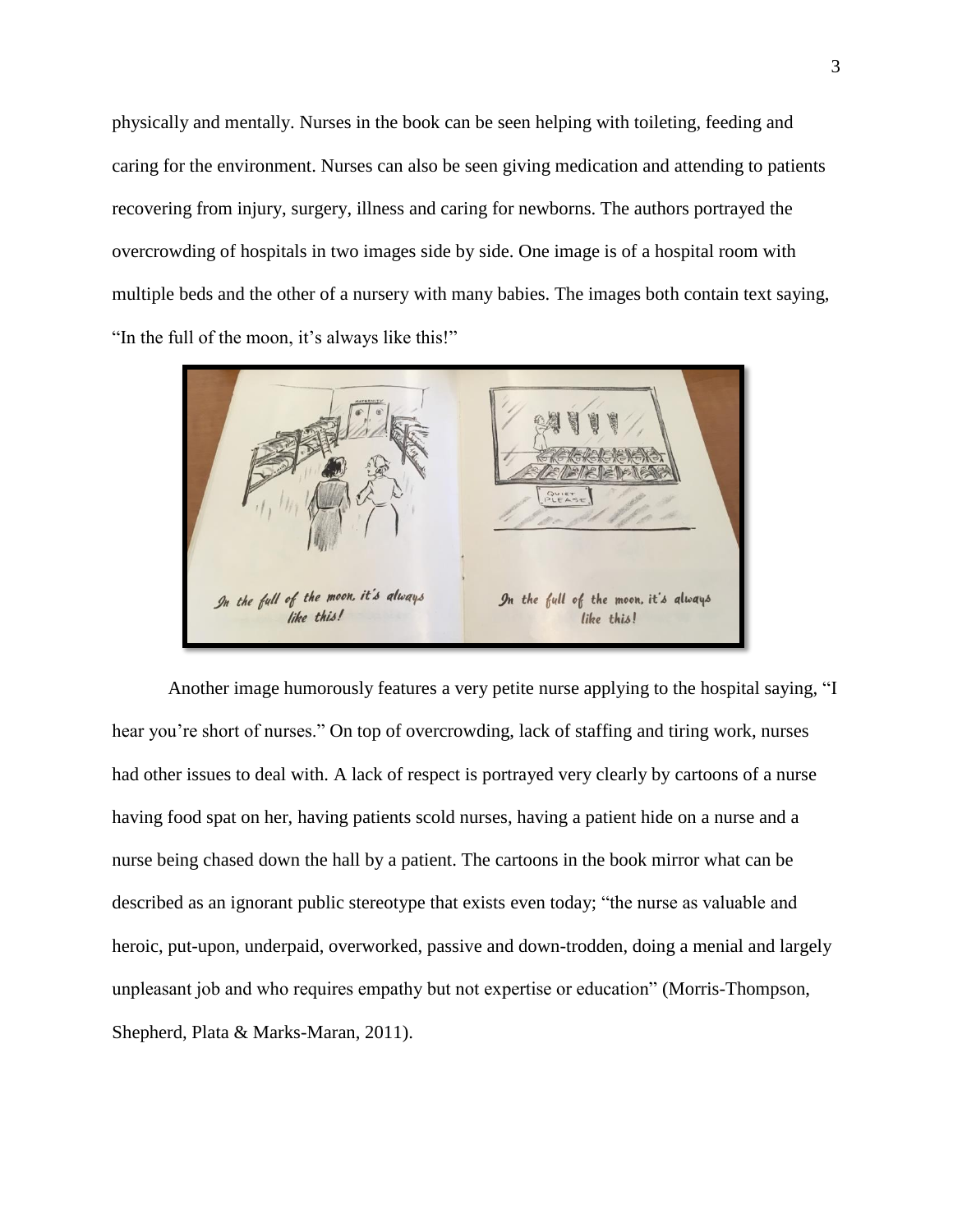In addition, sexism was alive and well during this period. All of the doctors in the book are male, and all of the nurses are female, rendering to the lack of opportunity for women in pursuing higher education. Even though women were working more than in the years prior to World War I, it seems the end goal was still to find a husband, not to progress in their career. This can be seen by cartoons of women flirting with patients, wearing inflatable bras for sex appeal and gazing at an engagement ring saying, "this is a beautiful ring of yours, Doctor!" There is also an image in the book of a car pulling away from the hospital with text reading, "just married." This signifies the separation between domestic life and a career which was still apparent for women during that era.



This was also a time when men often viewed nurses, not as respected professional but, as sexual objects. Various images in the book portray the objectification nurses faced ranging from verbal harassment to inappropriate physical contact. These images are featured on page 7. According to Kiger (1993), Rossiter and Yam (1998) and Bacon et al. (2000), the traditional stereotypical images of nursing, such as the "naughty nurse", nursing as solely women's work and nurses having a low societal status are still relevant today (Morris-Thompson et al., 2011).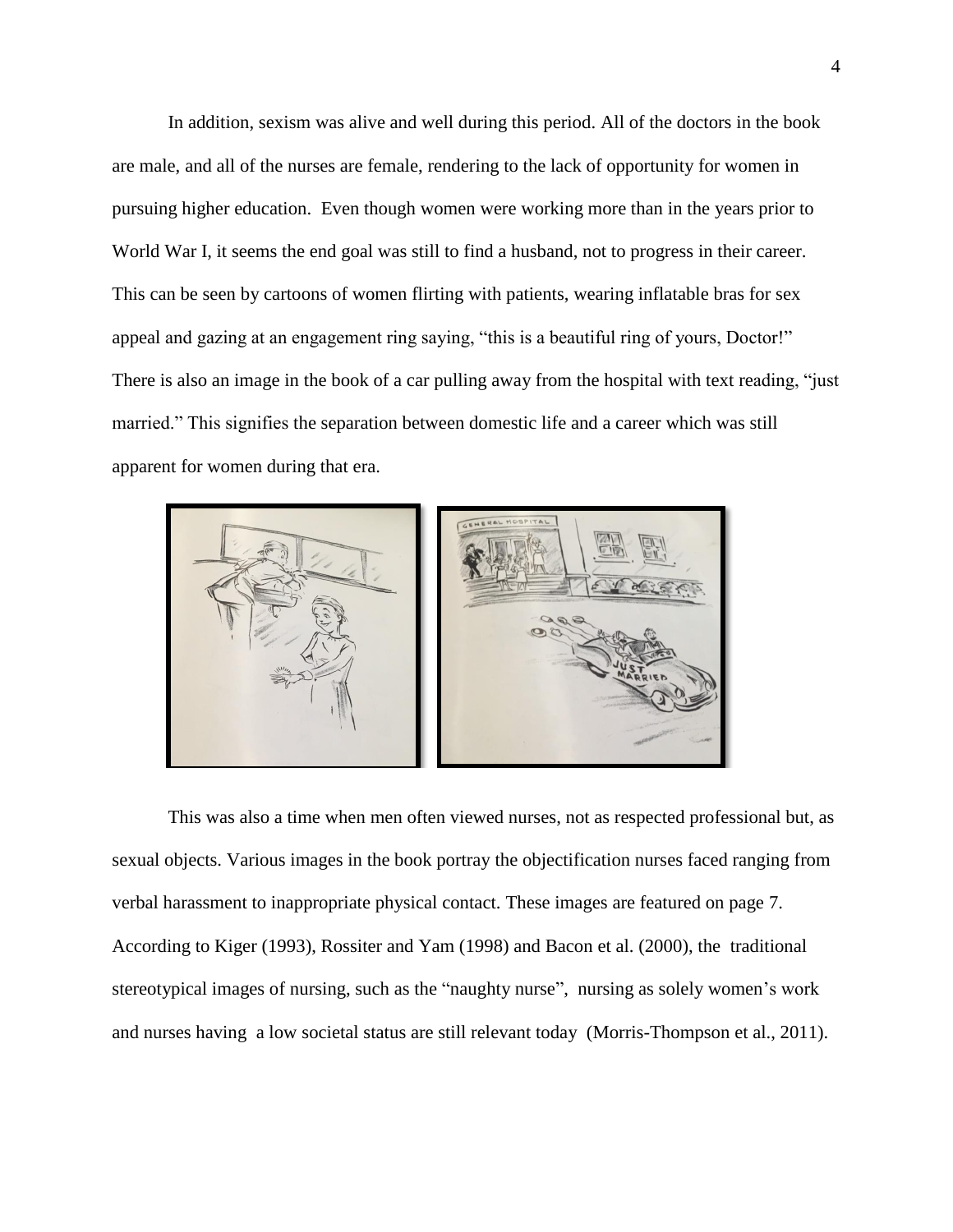In conclusion, *Oh Nurse* is a historical treasure. It speaks directly to the time in which it was written and allows us to see a glimpse into the lives of nurses during this era. History helps us to understand the changes that have occurred in the United States that have caused society to become what it is today and what still needs to change. By understanding what has shaped the past, we can act in such a way that can create a better future for generations to come. We can also appreciate nursing as we know it presently, for it has evolved leaps and bounds from what Ed. Thunen and Don Skinner so poignantly depicted. Pioneers of nursing, such as Florence Nightingale, have paved nursing into the fulfilling and privileged career it is but, not without resistance. Nursing as a profession, has prevailed through numerous struggles and progressed into what we know it as today: a career of professionalism, respect, accountability, excellence, integrity, service and so much more. So, even though the public perception of nursing still has room to grow beyond the stereotypical images that have existed for centuries, it has taken giant strides towards reality. As said by the famous Howard Zinn, "human history is a history not only of cruelty, but also of compassion, sacrifice, courage, kindness. What we choose to emphasize in this complex history will determine our lives" ("History Quotes", 2017).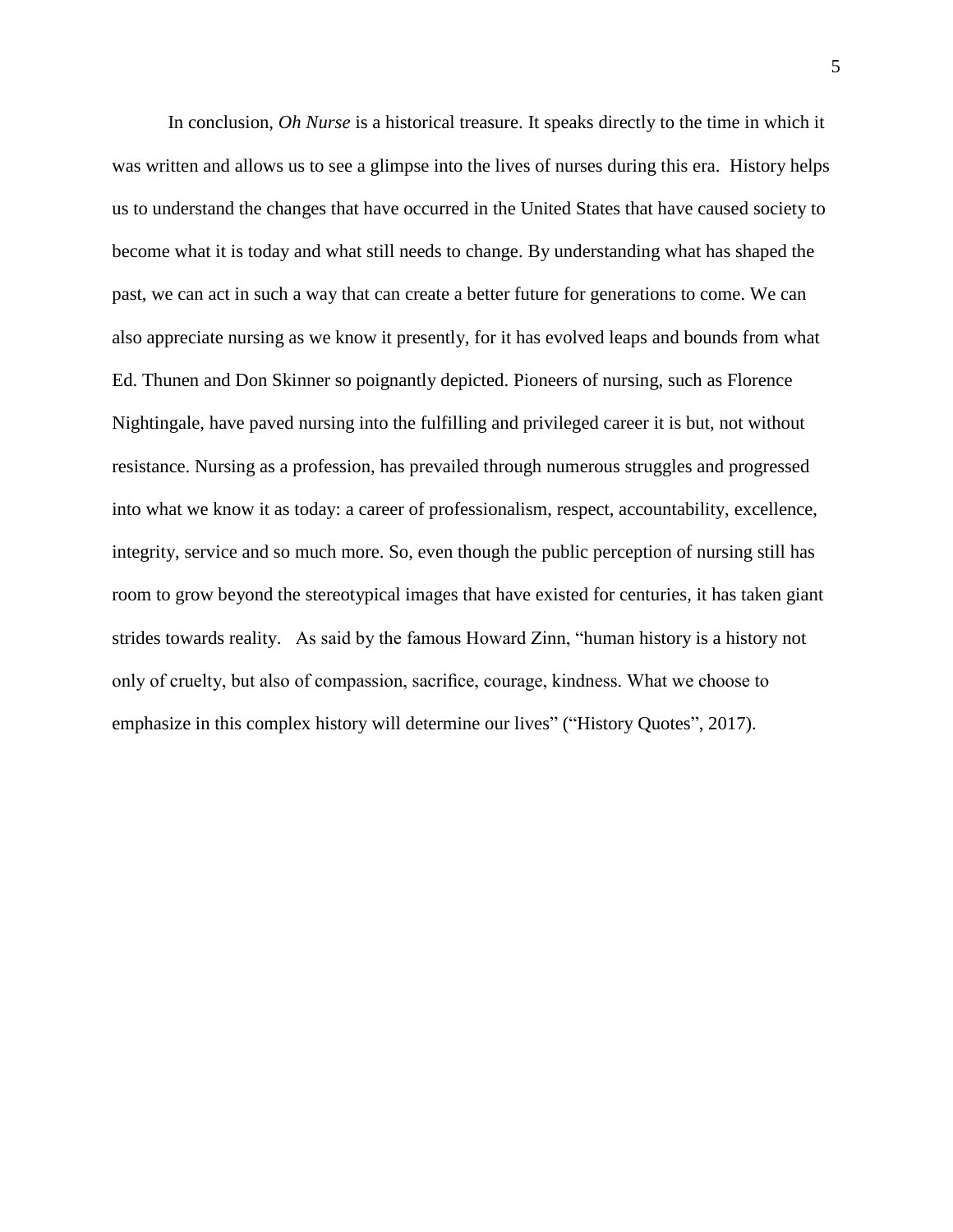## References

- History Quotes. (n.d.). Retrieved March 20, 2017 from http://www.notable-quotes.com/h/history\_quotes.html
- Judd, D. M., & Sitzman, K. (2014). *A history of American nursing: trends and eras*. Burlington, MA: Jones & Bartlett Learning.
- Morris-Thompson, T., Shepherd, J., Plata, R., Marks-Maran, D. (2011). Diversity, fulfilment and privilege: the image of nursing. J*ournal of Nursing Management,* 19(5), 683-692. Retrieved from http://eds.b.ebscohost.com.ezproxy.lib.uconn.edu/ehost/pdfviewer/pdfviewer?sid=818c5c

84-22aa-4e53-a3ef-fde331083df6%40sessionmgr101&vid=3&hid=117